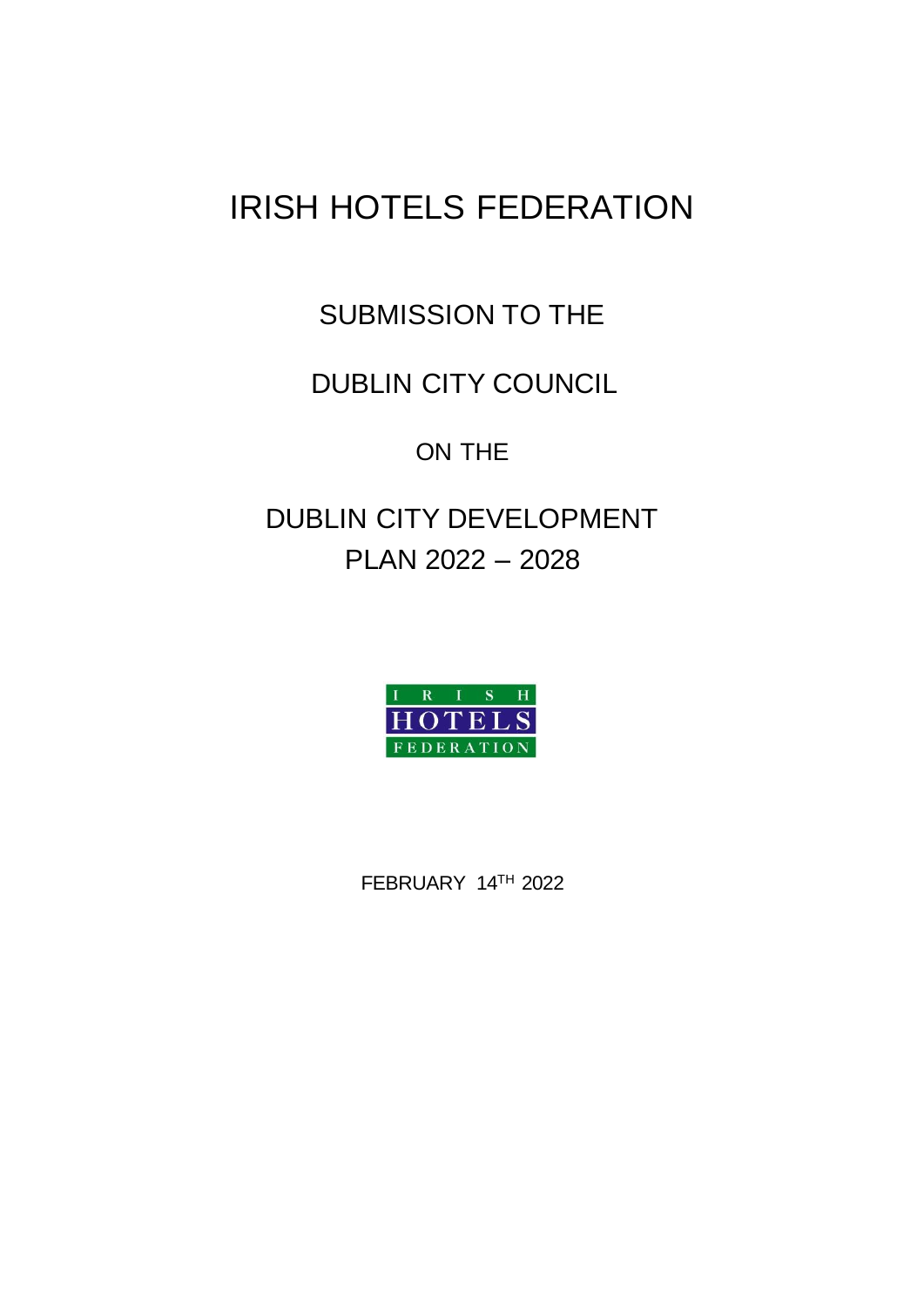

### **INTRODUCTION**

The Irish Hotels Federation (IHF) welcomes the opportunity to engage with Dublin City Council on the preparation of the Dublin City Development Plan 2022-2028.

The IHF, founded in 1937, is the national representative organisation of the hotel and guesthouse sector in Ireland, representing the interests of 970 businesses including 178 hotels and guesthouses across Dublin City and County with approximately 21,000 guestrooms. As a key stakeholder in Irish tourism, we work with our industry partners to ensure the right conditions are in place for tourism to grow and prosper, thereby contributing to recovery and job creation in the economy.

Tourism is one of Ireland's largest indigenous industries and is essential for Ireland's economic wellbeing. In 2019, out-of-state (overseas and Northern Ireland) tourist expenditure amounted to €5.6 billion nationally. With a further €1.8 billion spent by overseas visitors on fares to Irish carriers, foreign exchange earnings were €7.4 billion. Domestic tourism expenditure amounted to €2.1 billion, making tourism a €9.5 billion industry. In this regard, it is important to note that out-of-state tourist expenditure is in effect export earnings, and so represents a net incremental economic gain to the Irish economy. This is new money coming into the Irish economy. Tourism is therefore an important component within the export sector of the Irish economy.

In 2019, some 9.7 million overseas visitors came to Ireland. Of that number, 6.6million visited Dublin and spent €2.2 billion in the city. That represented approximately 40% of total "out-of-state" visitor spending in Ireland as a whole. Tourism therefore makes a very significant footprint within the Dublin economy. Tourism is also a hugely significant source of employment in Dublin, supporting over 75,000 livelihoods.

We believe that Dublin can continue to develop as an international destination of choice for many visitors seeking our world-famous hospitality and for businesses looking to invest in a globally competitive environment. Recently, Lonely Planet ranked Dublin 7th out of the top ten cities to visit in 2022, positively referencing the city's pedestrianisation plans. Dublin must continue to be seen as an attractive and welcoming location for leisure tourists as well as conferences and events.

The Dublin City Development Plan has a key role in developing Dublin's tourism economy. As such we believe a highly targeted and well-resourced tourism strategy is required to ensure Dublin lives up to its full potential as an international visitor destination. We outline below a number of key policy priorities to help achieve this vision.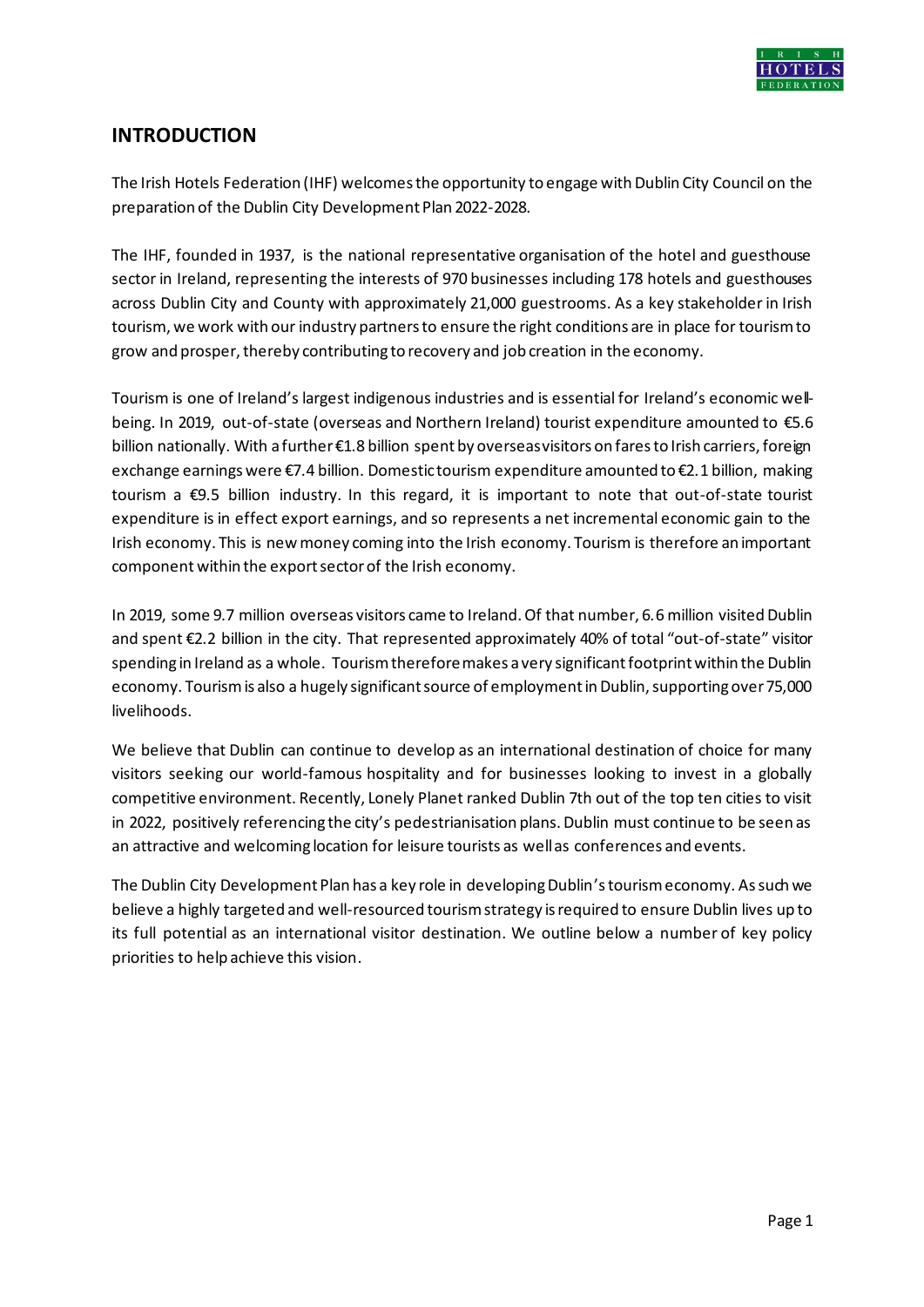

## **Policy proposals for long-term sustainable development of Dublin City as an attractive visitor and tourism destination:**

The Dublin City Development Plan has a major role in supporting the development of a strong resilient tourism economy for the city. Not only will this have enormous benefits for the City, but it will have knock-on benefits for the rest of the country given the City's vital role as a gateway for in-bound tourism into Ireland. We propose the following priorities:

#### **1. Place to visit / visitor experience**

Measures to support an enhanced overall visitor experience, attract a greater mix of higher spending visitors and lengthen their stay:

- a renewed focus on investment in 'things to see and do'
- investing in the City's public realm, green spaces and outdoor areas
- greater investment in public transportation, roads and traffic management
- greater provision of public toilets
- greater investmentin policing, enforcement of bye-laws and a targeted strategy for dealing with anti-social behaviour based on measurable results

#### **2. Place to live and work**

- One the biggest factors impact on Dublin's attractiveness as a city in which to live and work is the ready availability of affordable housing within a short commute from places of work.
- This will require a greater of focus on higher density development including increasing in height for apartment developments.

#### **3. Place to invest**

• Dublin's shortage of housing also directly impacts on the City's attractiveness as a place to invest – it is one of the biggest domestic drivers of competitiveness pressures within Dublin. The cost of accommodation is a key factor in the decision to come to, or to remain in, Dublin.

#### **4. Conferences & events**

A vital and growing element of the Dublin tourism economy is its capacity to perform strongly in the important business tourism market (MICE – Meetings, Incentives, Conferences, and Events). The Development Plan should have regard to this growing economic opportunity in terms of facilitating and attracting a greater number of conferences and events to the City each year.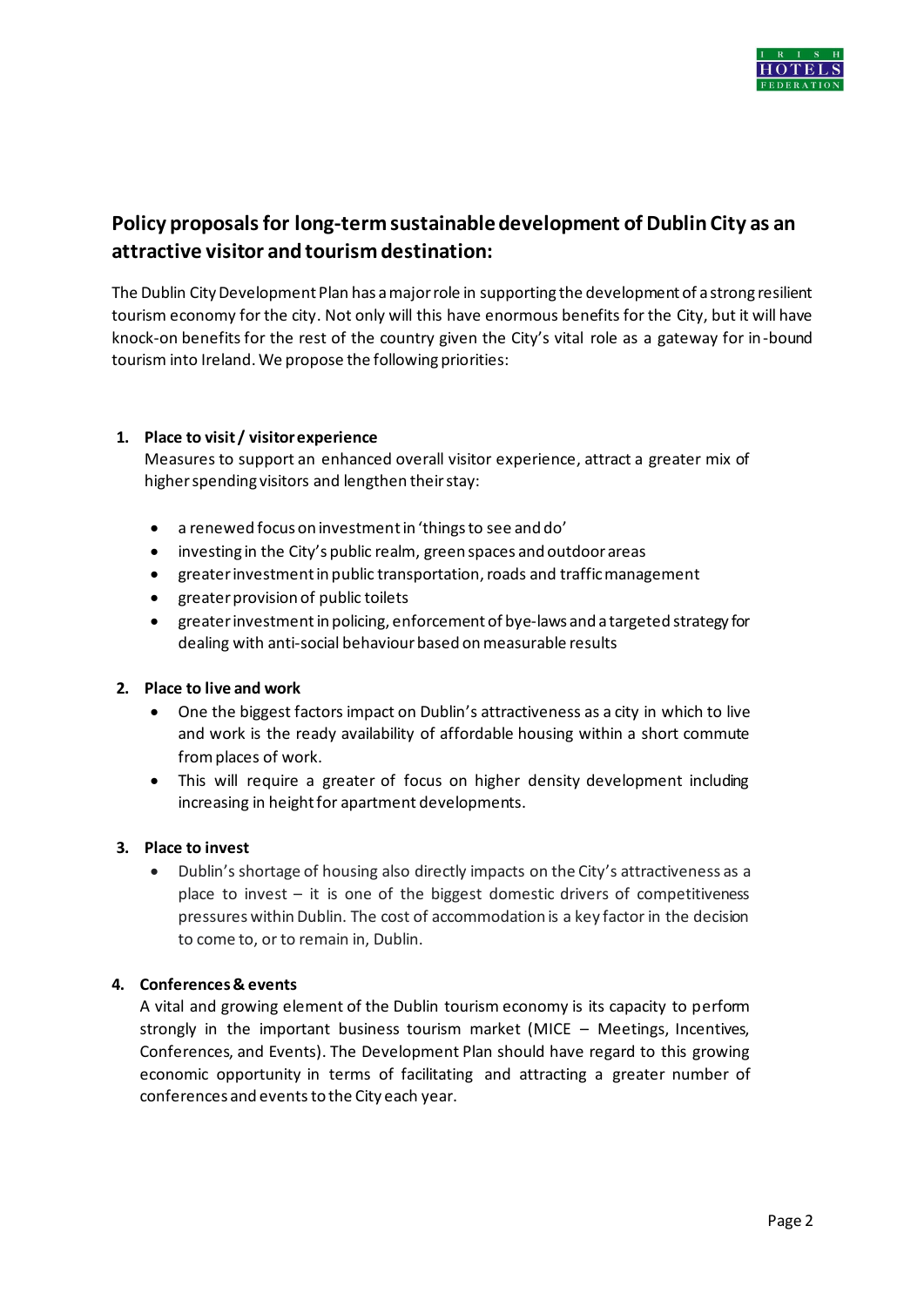

- **5. Improving visitor navigation around the city** there is a direct correlation between visitor satisfaction levels and the availability of an efficient transportation infrastructure for the city and wider region and its connectivity with the rest of the country:
	- **Public transport**
		- o Greater investment in a more efficient and reliable **integrated public transportation** system is essential to sustain and develop Dublin's tourism industry and economy.
		- o Improved public transport infrastructure connecting **Dublin Airport** with the City is required in line with the Government's nationalpolicy objective to increase air capacity and air-connectivity into Dublin.
		- o Wide availability of reliable public transport is absolutely key for **people working** in hotels and wider hospitality industry, particularly in early and late hours.
		- o Further delays to the **Metrolink** projectmust be avoided. It should be seen as a vital infrastructural priority for Dublin as a vibrant European capital city.
	- **Road infrastructure -** Enhanced capital investment in road infrastructure must be central to the transport plan, including appropriate access for visitors to the city not using public transport.
	- **Taxis -** Greater opportunities for taxis to play stronger role as an intrinsic part of Dublin's public transport infrastructure – this is of major importance for tourism activity and access.
	- **Cycling -** the Dublin Bikes scheme has been a great success, but over the course of this plan (2022-2028) a start could be made to introduce the next phase of leisure cycling in the city. This would involve the further investment in dedicated cycle trails around the city core and into districts outside the D1 and D2 city centre.
- **6. Developing the evening and night-time economy** the evening and night-time economy contributes significantly to the recreational life of the city – cultural, entertainment and hospitality employment. The new Development Plan should address the following:
	- requirement for extended public transport, including bus and rail services
	- rethinking the use of public spaces and reimagine under-utilised spaces
	- connecting to creative and cultural strategies, greater use of heritage assets
	- reviewing the City's urban design policy to incorporate the needs of the night-time economy into the plan-making process
	- extending opening hours
	- integrated strategy to support outdoor event spaces